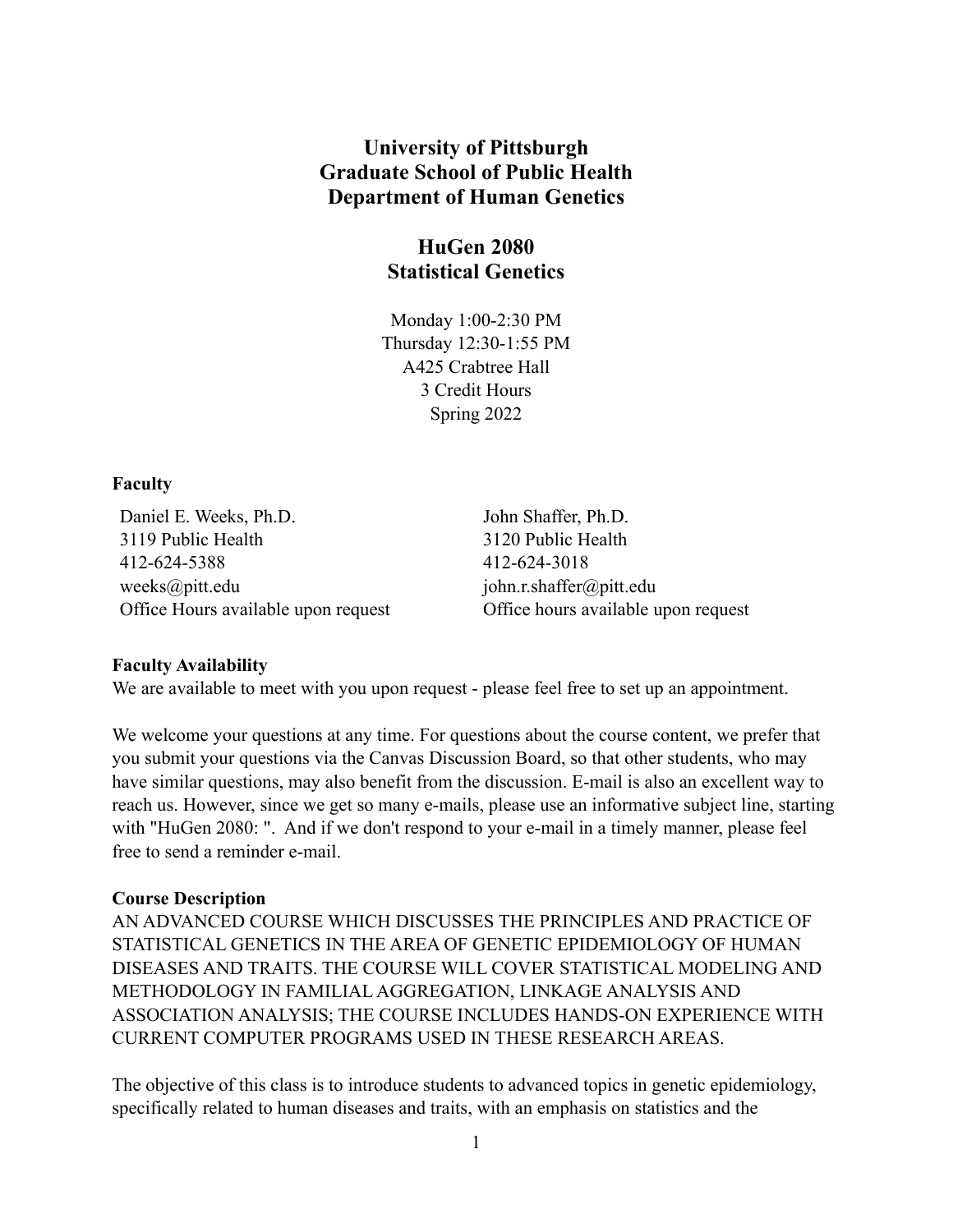mathematics behind the statistics. As such, the course requires familiarity with basic probability theory and statistical principles, as well as population genetics. After finishing this course, the student should understand the assumptions, strengths, and weaknesses of the various statistical tests, as well as be well prepared to undertake a statistical genetics analysis, including study design, phenotype definition and modeling, estimation of heritability, linkage analysis, and association analysis.

## **Learning Objectives**

Upon completion of this course the student will be able to:

- Explain the assumptions, strengths, and weaknesses of the various statistical tests used in genetic epidemiology.
- Devise testable hypotheses in human genetics and identify appropriate study designs to test these hypotheses.
- Describe preferred methodological alternatives to commonly used statistical methods when assumptions are not met.
- Apply the statistical models presented in analyzing and interpreting real data sets.
- Apply genetic analysis programs and interpret the results.
- Read and evaluate current literature in statistical genetics.

## **Course Prerequisites**

HUGEN 2022 · Human Population Genetics BIOST 2041 · Introduction to Statistical Methods 1

or approval of the instructor

## **Required Textbooks**

Andreas Ziegler, Inke R. König (2010) A Statistical Approach to Genetic Epidemiology: Concepts and Applications, Second Edition Full text available online: [https://ebookcentral.proquest.com/lib/pitt-ebooks/detail.action?](https://ebookcentral.proquest.com/lib/pitt-ebooks/detail.action?docID=708055) [docID=708055](https://ebookcentral.proquest.com/lib/pitt-ebooks/detail.action?docID=708055)

E-learning platform:

[https://application.wiley-vch.de/books/geneticepidemiology/IMS\\_LO/onCampusBook/65270/](https://application.wiley-vch.de/books/geneticepidemiology/IMS_LO/onCampusBook/65270/index.html) [index.html](https://application.wiley-vch.de/books/geneticepidemiology/IMS_LO/onCampusBook/65270/index.html)

## **Supplemental Readings/Bibliography**

Henry Stewart Talks: <https://info.hsls.pitt.edu/updatereport/?p=4167>

There are multiple methods for locating the Henry Stewart Talks:

1. All talks are catalogued in [PITT](http://pittcat.hsls.pitt.edu/)*Cat*; search for **Henry Stewart Talks** under "Title Begins with" for an alphabetical list or to search by individual title.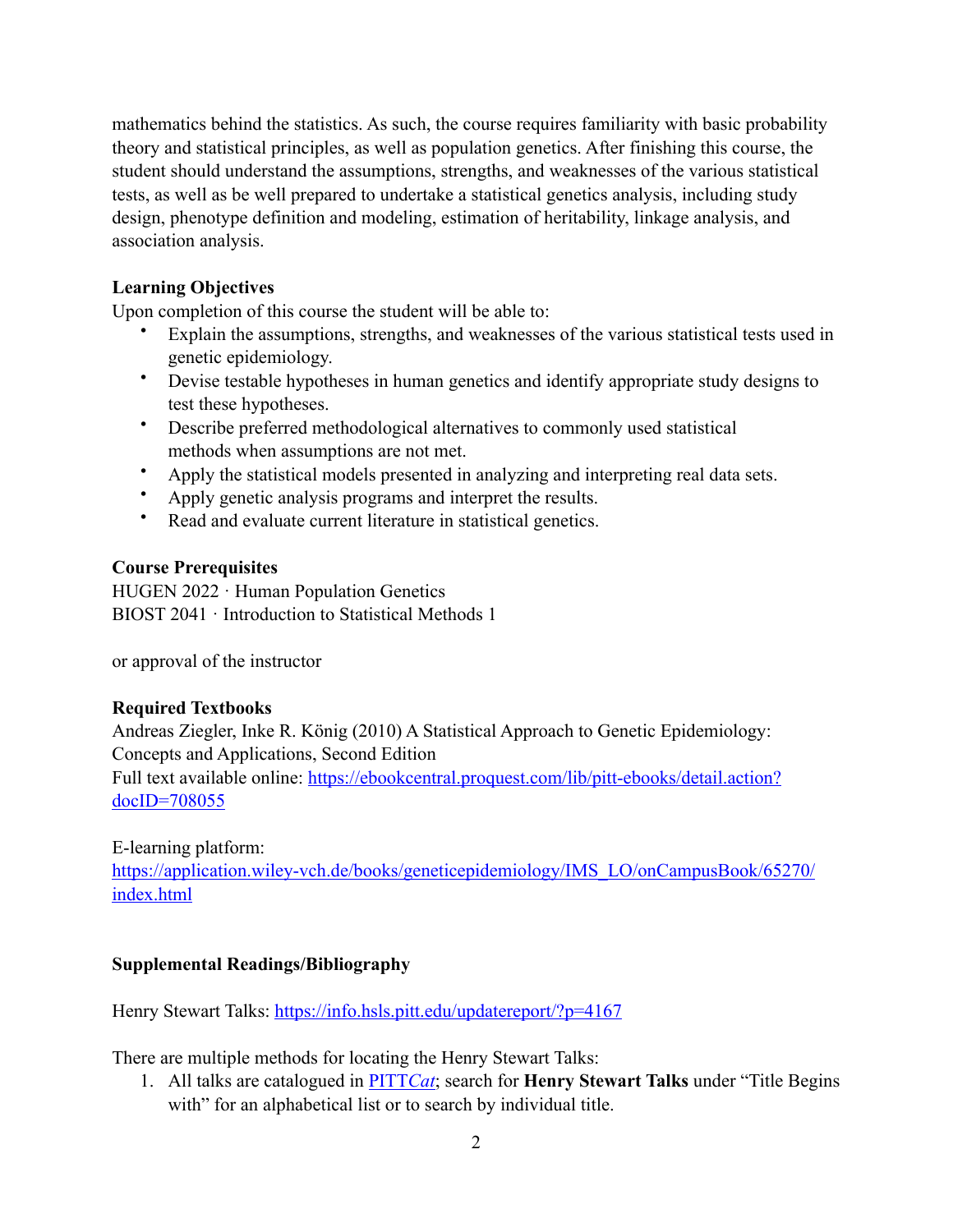- 2. Click on the "Videos" tab on the [MolBio home page.](https://info.hsls.pitt.edu/guides/genetics)
- 3. Visit [Henry Stewart Talks: Online Seminars by Leading World Experts.](http://hstalks.com/main/index_category.php?id=252)

Laird NM, Lange C (2011) The Fundamentals of Modern Statistical Genetics. New York, Springer Science. DOI: 10.1007/978-1-4419-7338-2 Web access: [https://pitt.primo.exlibrisgroup.com/permalink/01PITT\\_INST/e8h8hp/](https://pitt.primo.exlibrisgroup.com/permalink/01PITT_INST/e8h8hp/alma9998511583406236) [alma9998511583406236](https://pitt.primo.exlibrisgroup.com/permalink/01PITT_INST/e8h8hp/alma9998511583406236) [https://link.springer.com/book/10.1007%2F978-1-4419-7338-2](https://link.springer.com/book/10.1007/978-1-4419-7338-2)

Statistical Human Genetics Methods and Protocols Editor: Robert C. Elston New York: Humana Press; Springer, 2017. Web access: [https://pitt.primo.exlibrisgroup.com/permalink/01PITT\\_INST/i25aoe/](https://pitt.primo.exlibrisgroup.com/permalink/01PITT_INST/i25aoe/cdi_springer_books_10_1007_978_1_4939_7274_6) [cdi\\_springer\\_books\\_10\\_1007\\_978\\_1\\_4939\\_7274\\_6](https://pitt.primo.exlibrisgroup.com/permalink/01PITT_INST/i25aoe/cdi_springer_books_10_1007_978_1_4939_7274_6) <https://link.springer.com/book/10.1007/978-1-4939-7274-6>

Handbook on Analyzing Human Genetic Data Computational Approaches and Software 2010 Web access: [https://pitt.primo.exlibrisgroup.com/permalink/01PITT\\_INST/i25aoe/](https://pitt.primo.exlibrisgroup.com/permalink/01PITT_INST/i25aoe/cdi_springer_books_10_1007_978_3_540_69264_5) [cdi\\_springer\\_books\\_10\\_1007\\_978\\_3\\_540\\_69264\\_5](https://pitt.primo.exlibrisgroup.com/permalink/01PITT_INST/i25aoe/cdi_springer_books_10_1007_978_3_540_69264_5) [https://link.springer.com/book/10.1007%2F978-3-540-69264-5](https://link.springer.com/book/10.1007/978-3-540-69264-5)

Current Protocols in Human Genetics. New York, John Wiley DOI: 10.1002/0471142905 Web access: [https://pitt.primo.exlibrisgroup.com/permalink/01PITT\\_INST/1sjtb5p/](https://pitt.primo.exlibrisgroup.com/permalink/01PITT_INST/1sjtb5p/alma9998843113206236) [alma9998843113206236](https://pitt.primo.exlibrisgroup.com/permalink/01PITT_INST/1sjtb5p/alma9998843113206236) <http://onlinelibrary.wiley.com/book/10.1002/0471142905> Genetic Mapping Section: [https://currentprotocols.onlinelibrary.wiley.com/doi/toc/10.1002/](https://currentprotocols.onlinelibrary.wiley.com/doi/toc/10.1002/(ISSN)1934-8258.GeneticMapping) [\(ISSN\)1934-8258.GeneticMapping](https://currentprotocols.onlinelibrary.wiley.com/doi/toc/10.1002/(ISSN)1934-8258.GeneticMapping)

Stram, Daniel O (2014) Design, analysis, and interpretation of genome-wide association scans Web access: [https://pitt.primo.exlibrisgroup.com/permalink/01PITT\\_INST/e8h8hp/](https://pitt.primo.exlibrisgroup.com/permalink/01PITT_INST/e8h8hp/alma9998552695806236) [alma9998552695806236](https://pitt.primo.exlibrisgroup.com/permalink/01PITT_INST/e8h8hp/alma9998552695806236) [https://link.springer.com/book/10.1007%2F978-1-4614-9443-0](https://link.springer.com/book/10.1007/978-1-4614-9443-0)

Electronic Supplementary Material: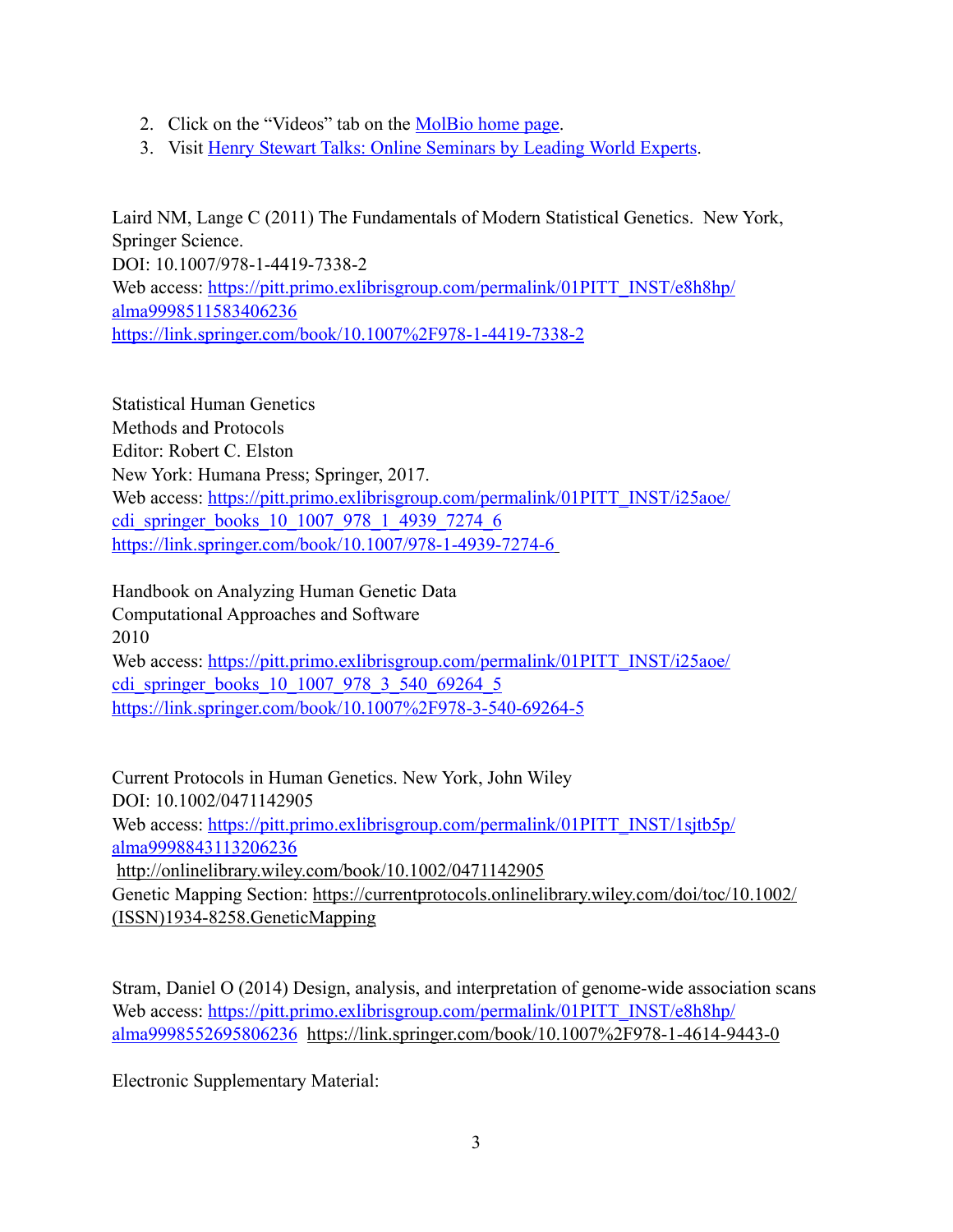## **Canvas and GitHub Classroom Instruction**

This course will extensively use the University's Canvas site [\(canvas.pitt.edu](http://canvas.pitt.edu/)). To login, you must have a Pitt account. Your login ID is the same as your login ID for your Pitt account and your password is the same as for your Pitt account. This will be augmented with GitHub Classroom.

## *We strongly recommend that you set up your notifications in Canvas so that any announcements will be sent to your preferred e-mail address.*

Each lecture will be accompanied by supporting material and further reading, all of which will be made available around the time of the lecture. It is the student's responsibility to check for, and read, this material.

Discussion topics related to the course may also be posted on Canvas, and, for the purpose of determining a student's grade, participation in these discussions will be considered as equivalent to participation in-class discussion.

The instructors will use the Canvas site and GitHub Classroom as the primary means of communicating with the students, who are expected to check these sites on a regular basis throughout the semester.

#### **Accessibility**

Ensuring an accessible and pleasant experience to all users, regardless of disability, is a key focus of Canvas. The Canvas platform was built using the most modern HTML and CSS technologies, and is committed to W3C's Web Accessibility Initiative and [§508](http://www.section508.gov/) guidelines. GitHub Classroom's compliance with §508 guidelines can be found at [government.github.com/accessibility/.](https://government.github.com/accessibility/)

#### **Health and Safety**

During this pandemic, it is extremely important that you abide by the *public health regulations*, the University of Pittsburgh's [health standards and guidelines,](https://www.policy.pitt.edu/university-policies-and-procedures/covid-19-standards-and-guidelines) and [Pitt's Health Rules](https://www.coronavirus.pitt.edu/healthy-community/pitts-health-rules). These rules have been developed to protect the health and safety of all of us. Universal [face covering](https://www.coronavirus.pitt.edu/frequently-asked-questions-about-face-coverings) is required in all classrooms and in every building on campus, without exceptions, regardless of vaccination status. This means you must wear a face covering that properly covers your nose and mouth when you are in the classroom. If you do not comply, you will be asked to leave class. It is your responsibility have the required face covering when entering a university building or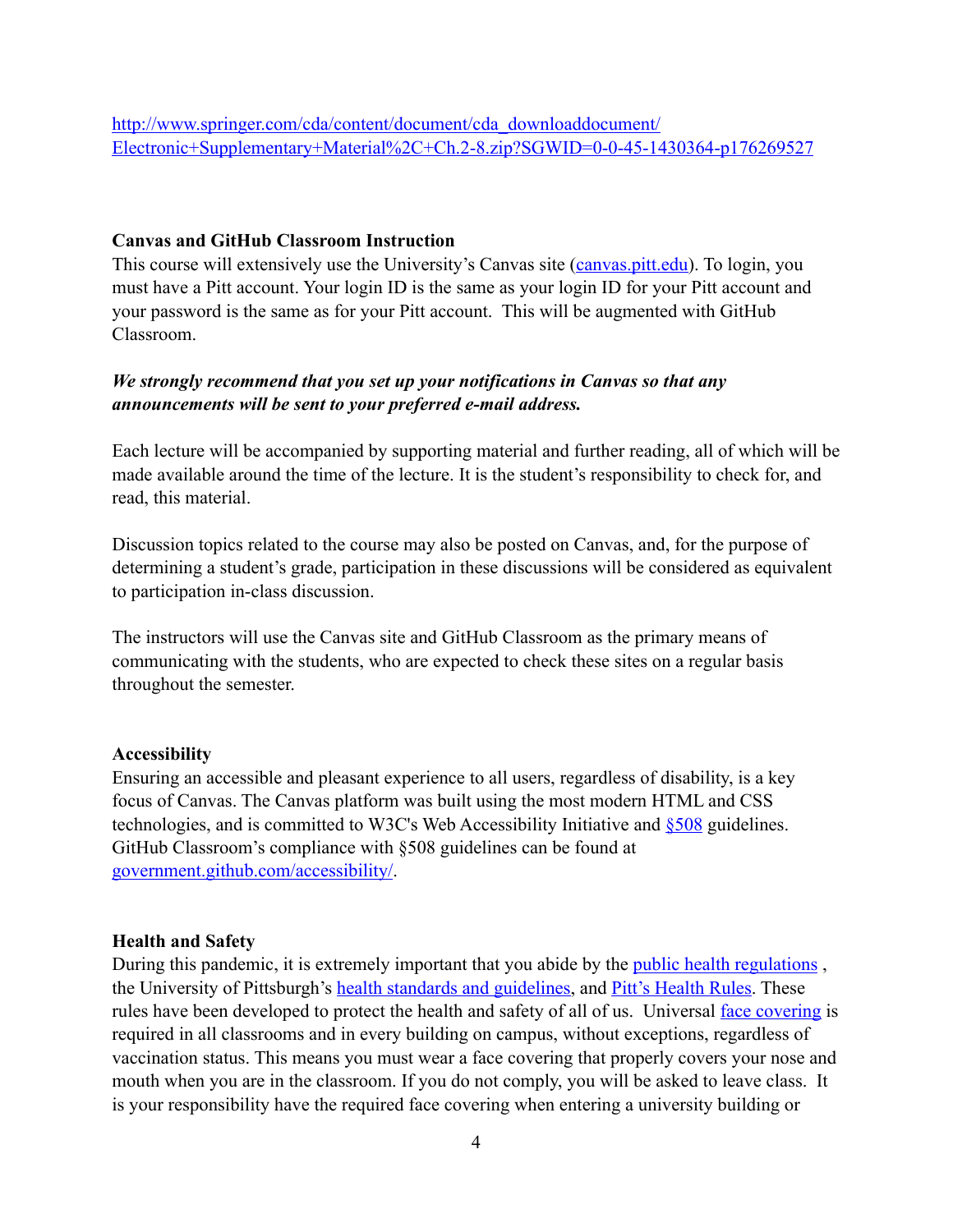classroom. For the most up-to-date information and guidance, please visit [coronavirus.pitt.edu](http://coronavirus.pitt.edu/) and check your Pitt email for updates before each class.

If you are required to isolate or quarantine, become sick, or are unable to come to class, contact us as soon as possible to discuss arrangements.

## **Class Expectations/ Behavior and Ground Rules**

Attendance and active participation are expected.

Please be on time and turn off your cell phone. While laptops may be used to complete computer exercises or to take notes, please do not use them during class time for non-class purposes. It is expected that you will have read all the assigned readings prior to class. To facilitate our use of the readings, please bring an interesting discussion question from the readings to class with you. If you will miss a class, please let us know in advance.

## **Statement on Classroom Recording**

To ensure the free and open discussion of ideas, students may not record classroom lectures, discussion and/or activities without the advance written permission of the instructor, and any such recording properly approved in advance can be used solely for the student's own private use.

| <b>Grades scored between</b> | will equal    |
|------------------------------|---------------|
| 97% and 100%                 | $A+$          |
| $94\%$ and less than $97\%$  | $\mathsf{A}$  |
| $90\%$ and less than $94\%$  | $A -$         |
| $87\%$ and less than 90%     | $B+$          |
| $84\%$ and less than $87\%$  | B             |
| $80\%$ and less than $84\%$  | $B -$         |
| 77% and less than $80\%$     | $C+$          |
| 74\% and less than $77\%$    | $\mathcal{C}$ |
| $70\%$ and less than $74\%$  | $C-$          |
| $67\%$ and less than $70\%$  | $D+$          |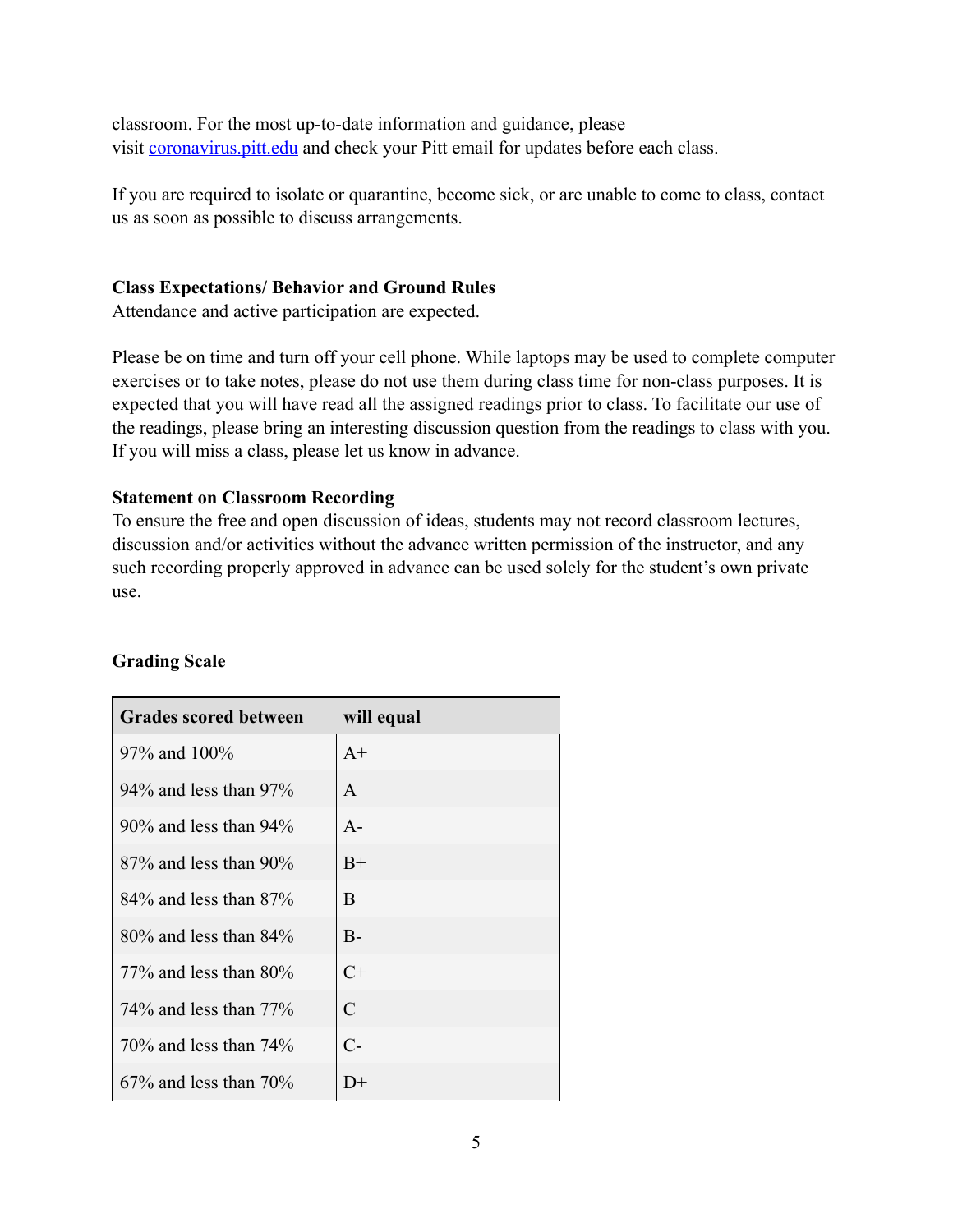| $\frac{1}{2}$ 64% and less than 67%   |  |
|---------------------------------------|--|
| $\frac{1}{2}$ 60% and less than 64%   |  |
| $\frac{10\%}{10\%}$ and less than 60% |  |

## **Student Performance Evaluation (Assessments and Weights)**

Evaluation will be based on the following components:

## *Attendance and Participation*

Attendance and active participation are expected.

## *Homework (50% of final grade)*

The homework assignments will comprise problems that extend the in-class activities and complement the lectures.

Students will read the weekly assigned scientific paper and summarize their understanding of the main points of the assigned paper.

A least one of the homework assignments will consist of reviewing a preprint. After the reviews are completed, students will be divided into two groups, and each group will consolidate their set of reviews into one combined polished review, which will then be submitted to AcademicKarma as a formal review.

*Paper Presentation (10% of final grade)* All students will give a 30 minute presentation on an assigned paper in statistical genetics.

*Mid-term exam (20% of final grade)* A written in-class mid-term exam will be given.

*Final exam (20% of final grade)* A written in-class final exam will be given.

#### **Schedule of Sessions and Assignments**

The detailed schedule is provided at the end of this document.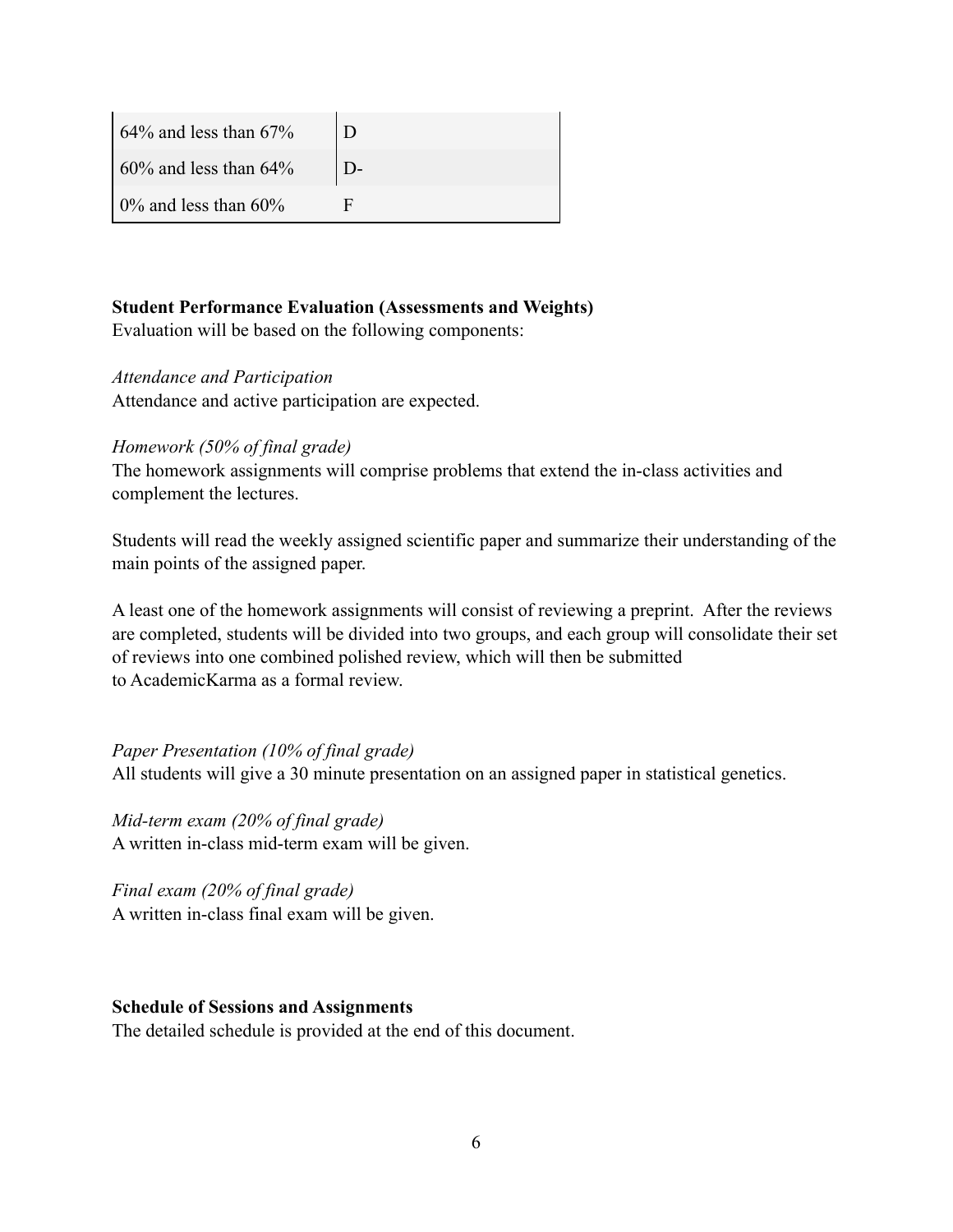## **Accommodation for Students with Disabilities**

*If you have a disability for which you are or may be requesting an accommodation, you are encouraged to contact both your instructor and Disability Resources and Services, 140 William Pitt Union, 412-648-7890 as early as possible in the term.*

## **Academic Integrity Statement**

*All students are expected to adhere to the school's standards of academic honesty. Cheating/ plagiarism will not be tolerated. The Graduate School of Public Health's policy on academic integrity, which is based on the University policy, is available online in the Pitt Public Health Academic Handbook [www.publichealth.pitt.edu/home/academics/academic-requirements.](https://na01.safelinks.protection.outlook.com/?url=http://www.publichealth.pitt.edu/home/academics/academic-requirements&data=01%257C01%257CRobin.Leaf@pitt.edu%257Cd2b682f8df1344a1488b08d5f7078713%257C9ef9f489e0a04eeb87cc3a526112fd0d%257C1&sdata=6ufA2nSlUetTPqxC3zE70WlE7mLMvNKznCNB7nQHwj0=&reserved=0) The policy includes obligations for faculty and students, procedures for adjudicating violations, and other critical information. Please take the time to read this policy.*

## **Plagiarism**

Integrity of the academic process requires that credit be given where credit is due. Accordingly, it is unethical to present as one's own work the ideas, representations, words of another, or to permit another to present one's own work without customary and proper acknowledgement of sources.

A student has an obligation to exhibit honesty and to respect the ethical standards of the profession in carrying out his or her academic assignments. Without limiting the application of this principle, a student may be found to have violated this obligation if he or she:

 1. Presents as one's own, for academic evaluation, the ideas, representations, or words of another person or persons without customary and proper acknowledgment of sources.

2. Submits the work of another person in a manner which represents the work to be one's own.

See: <http://www.bc.pitt.edu/policies/policy/02/02-03-02.html>

To avoid plagiarism, you must give "customary and proper acknowledgment of sources" by appropriately and clearly identifying which thoughts are yours and which are others, and appropriately citing your sources.

Sophisticated plagiarism detection software will be used in this course. If plagiarism is detected, you will automatically receive a grade of zero for that assignment and the incident will be reported, as required, to your Dean.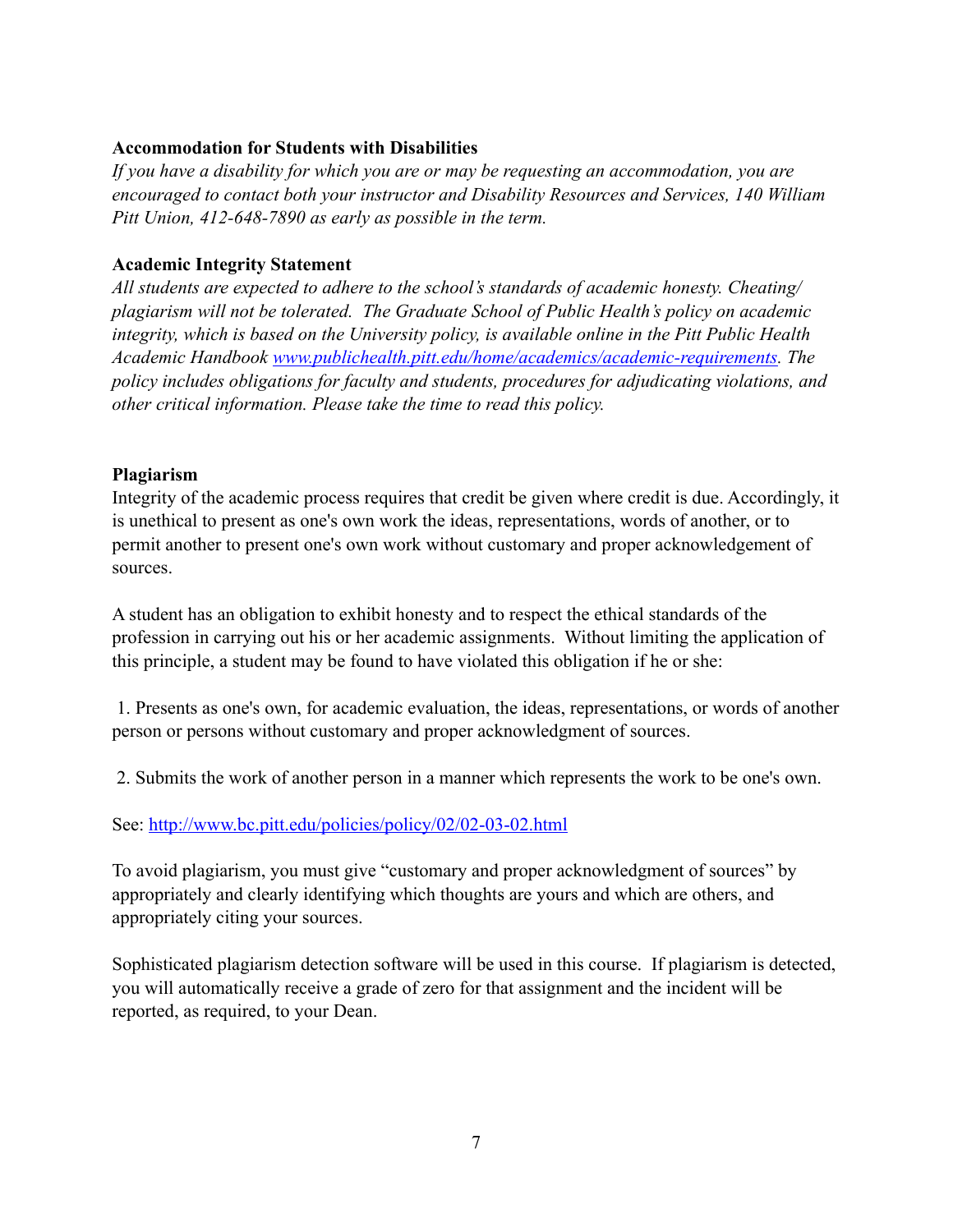## **Sexual Misconduct, Required Reporting and Title IX Statement**

*The University is committed to combatting sexual misconduct. As a result, you should know that University faculty and staff members are required to report any instances of sexual misconduct, including harassment and sexual violence, to the University's Title IX office so that the victim may be provided appropriate resources and support options. What this means is that as your professor, I am required to report any incidents of sexual misconduct that are directly reported to me, or of which I am somehow made aware.* 

*There are two important exceptions to this requirement about which you should be aware:*

*A list of the designated University employees who, as counselors and medical professionals, do not have this reporting responsibility and can maintain confidentiality, can be found here: <https://www.diversity.pitt.edu/civil-rights-title-ix/make-report/report-form>*

*An important exception to the reporting requirement exists for academic work. Disclosures about sexual misconduct that are shared as part of an academic project, classroom discussion, or course assignment, are not required to be disclosed to the University's Title IX office.* 

*If you are the victim of sexual misconduct, Pitt encourages you to reach out to these resources:*

*Title IX Office: 412-648-7860 SHARE @ the University Counseling Center: 412-648-7930 (8:30 A.M. TO 5 P.M. M-F) and 412-648-7856 (AFTER BUSINESS HOURS)*

*If you have a safety concern, please contact the University of Pittsburgh Police, 412-624-2121.* 

*Other reporting information is available here: [https://www.diversity.pitt.edu/civil-rights-title-ix](https://www.diversity.pitt.edu/civil-rights-title-ix-compliance/make-report)[compliance/make-report](https://www.diversity.pitt.edu/civil-rights-title-ix-compliance/make-report)*

## **Diversity Statement**

*Pitt Public Health Diversity Statement | Effective Academic Year 2021*-*22* 

*The University of Pittsburgh Graduate School of Public Health considers the diversity of its students, faculty, and staff to be a strength and critical to its educational mission. Pitt PublicHealth is committed to creating and fostering inclusive learning environments that value human dignity and equity and promote social justice. Every member of our community is expected to be respectful of the individual perspectives, experiences, behaviors, worldviews, and backgrounds of others. While intellectual disagreement may be constructive, no derogatory statements, or demeaning or discriminatory behavior will be permitted.*

*If you feel uncomfortable or would like to discuss a situation, please contact any of the following:*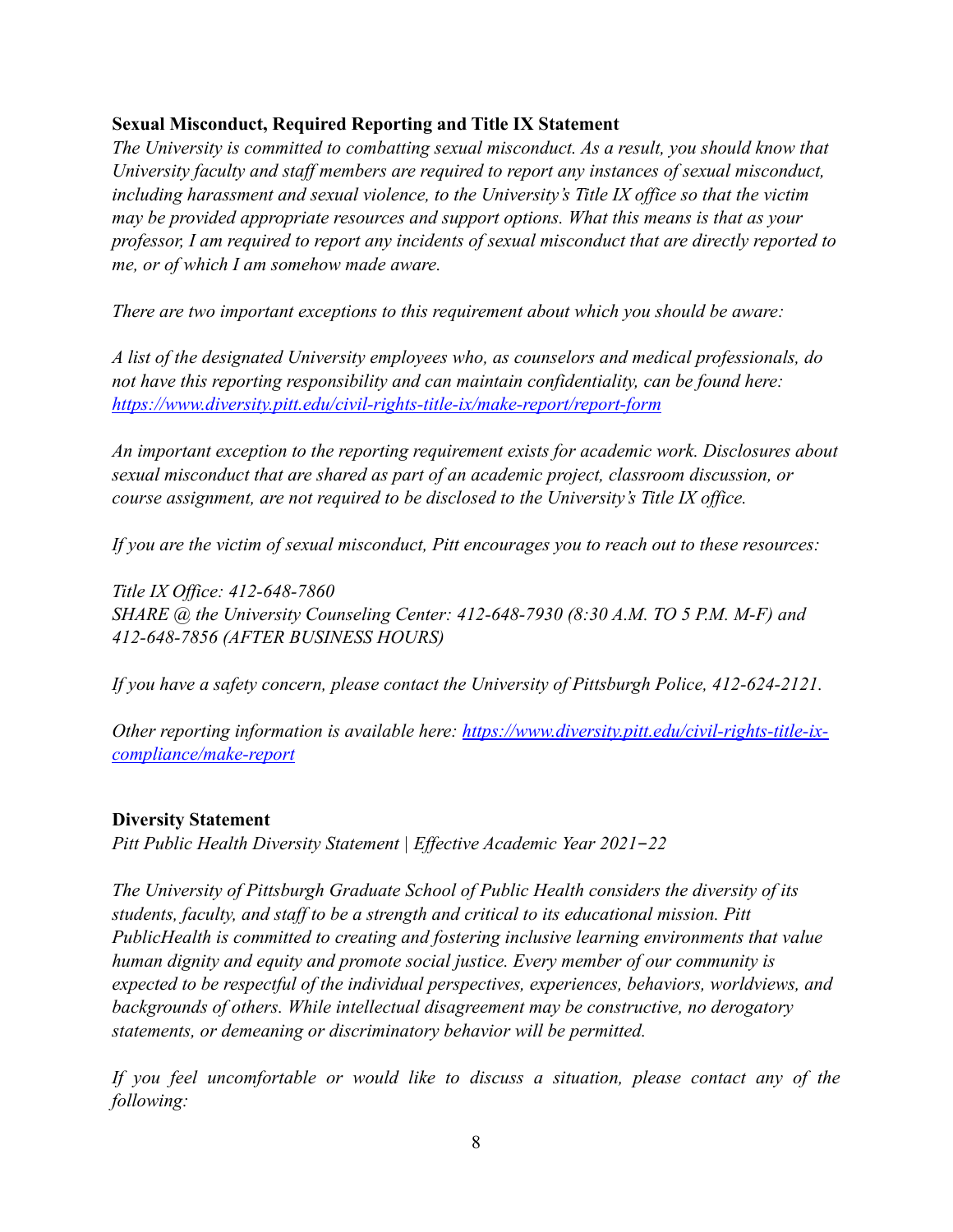- *the course director or course instructor;*
- *the Pitt Public Health Associate Dean responsible for diversity and inclusion;*
- *the University's Office of Diversity and Inclusion at 412-648-7860 or*
- *<https://www.diversity.pitt.edu/civil-rights-title-ix/make-report/report-form> (anonymous reporting form)*

## **Copyright Notice**

*These materials may be protected by copyright. United States copyright law, 17 USC section 101, et seq., in addition to University policy and procedures, prohibit unauthorized duplication or retransmission of course materials. See [Library of Congress Copyright Office](http://www.copyright.gov/) and the [University Copyright Policy.](https://www.policy.pitt.edu/cs-03-copying-copyrighted-material-formerly-10-04-01)*

## **Schedule of Sessions and Assignments**

Note: This schedule is, of course, subject to change and will be updated as we proceed through the course.

Background reading: Ziegler and König - Chapter 1: Molecular Genetics Ziegler and König - Chapter 2: Formal Genetics

Henry Stewart Talk: Genotyping algorithms for genome wide association studies/ Dr. Vincent Plagnol

1/10/2022 - Lecture 01: **Models, Maps, and Markers**  Lecturer: Dan Weeks

Active Learning: Intro to Unix & PLINK

Required Reading: Ziegler and König - Chapter 3: Genetic Markers Ziegler and König - Chapter 5: Genetic Map Distances

Henry Stewart Talk: Introductory genetics for statisticians/ Robert C. Elston.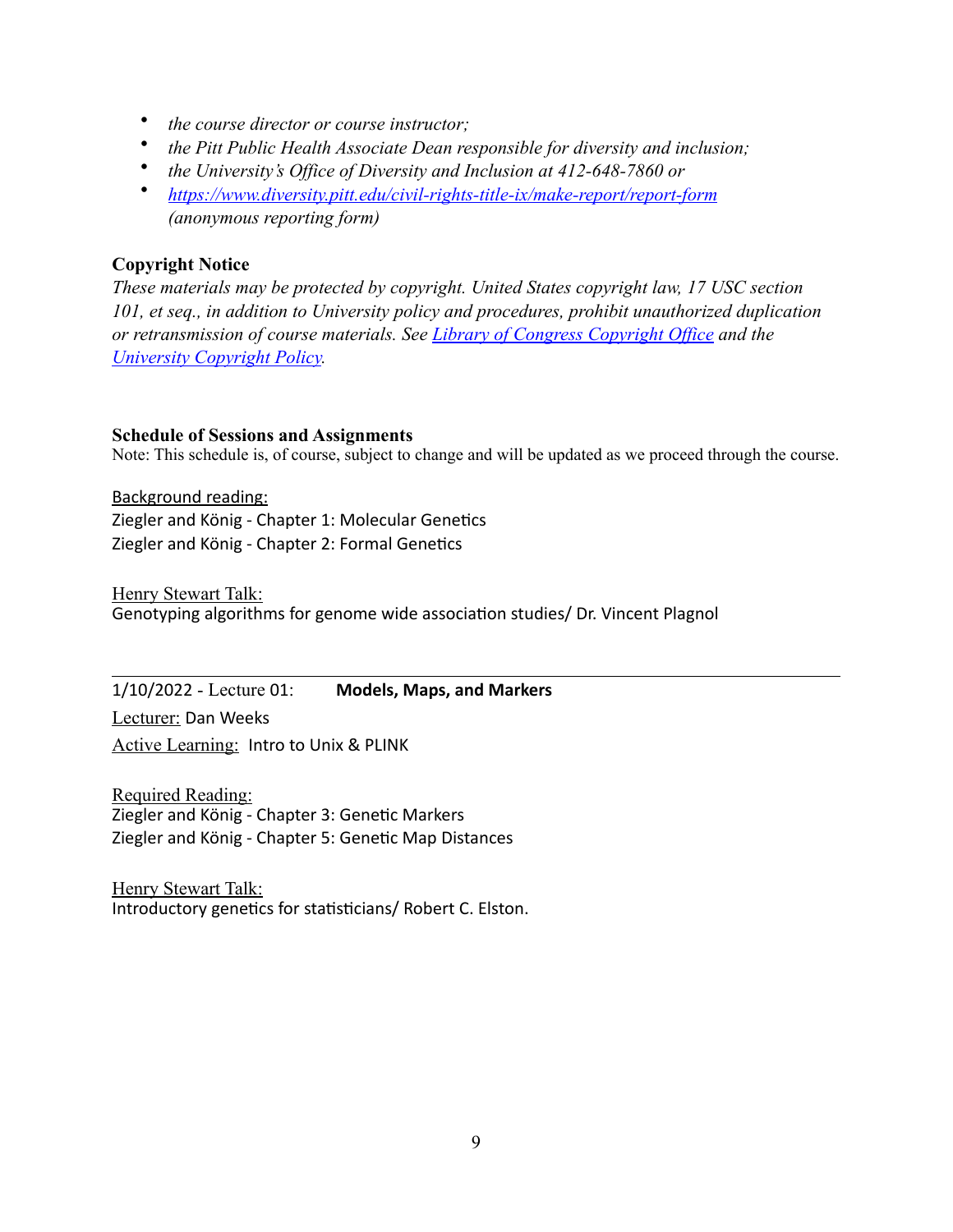Supplementary reading: Elston RC (2000) Introduction and overview. Statistical methods in genetic epidemiology. Stat Methods Med Res 9:527-541

Chapters 1, 2, and 3: Laird NM, Lange C (2011) The Fundamentals of Modern Statistical Genetics. Springer.

Assignment:

Homework 1

Learning objectives:

To review basic genetic models To learn about genetic markers

1/13/2022 - Lecture 02: **Study Design Overview** 

Lecturer: Dan Weeks

Henry Stewart Talk:

Designing a genome-wide association study/ Dr. Chris Spencer

Learning objectives:

To learn the basic principles of study design for genetic studies

To understand the vital importance of phenotype definition

To understand the best sample selection strategies

## 1/17/2022: No class - Martin Luther King Day

1/20/2022 - Lecture 03: **Familial Aggregation: Recurrence Risk Ratios, Heritability** 

Lecturer: Dan Weeks

Active Learning: Student Presentation

Required Reading: Ziegler and König - Chapter 6: Familiality, Heritability, and Segregation Analysis

Henry Stewart Talk: Heritability and its uses/ Doug Speed.

Inferring relatedness/ Prof. Emmanuelle Génin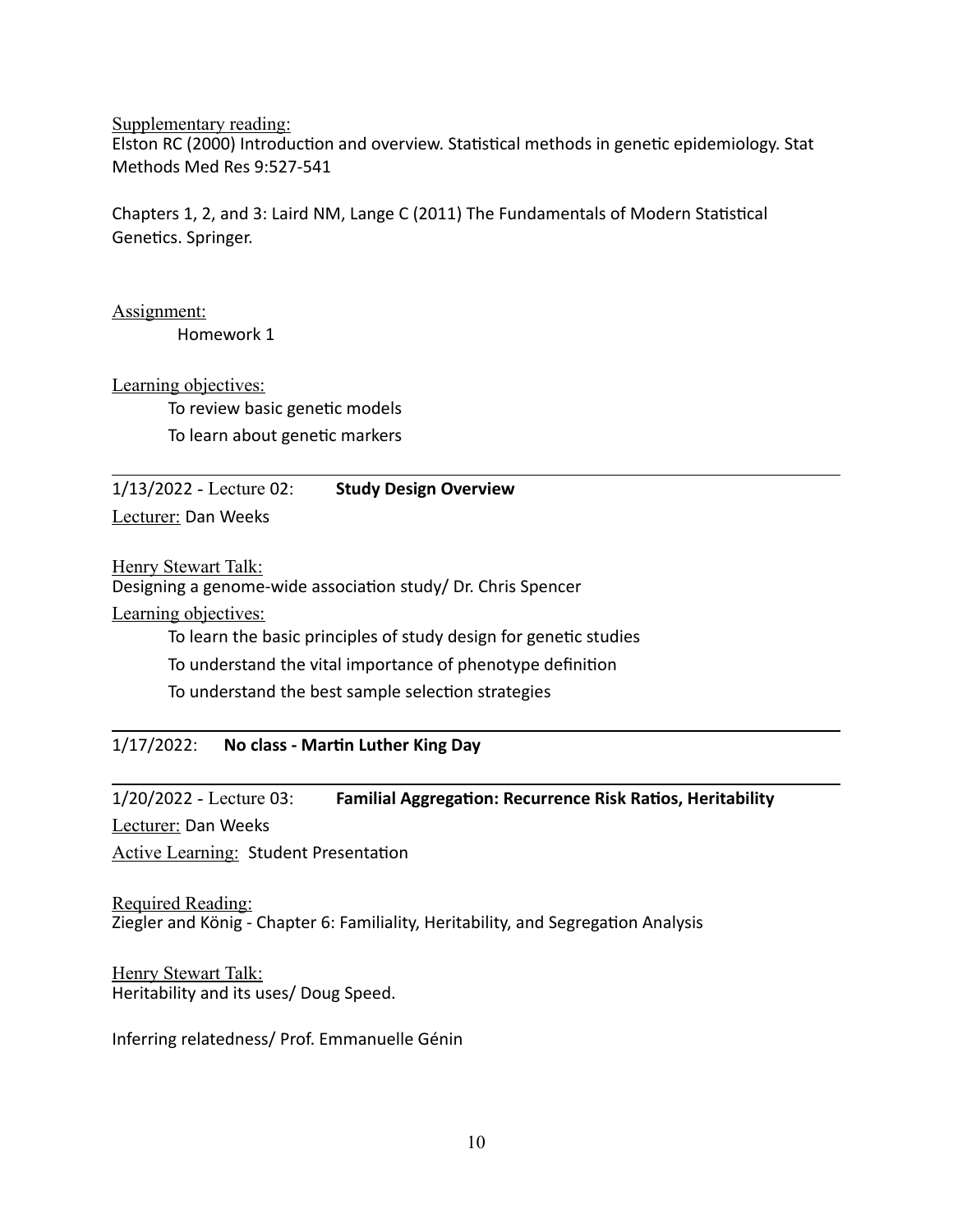Supplementary reading:

Chapter 4: Laird NM, Lange C (2011) The Fundamentals of Modern Statistical Genetics. Springer.

Assignment:

Homework 2

Learning objectives:

To learn aggregation analysis To learn how to estimate recurrence risk ratios To review the concept of heritability

1/24/2022 - Lecture 04: Familial Aggregation: Segregation Analysis, Ascertainment Lecturer: Dan Weeks Active Learning: SOLAR heritability computer lab

Required Reading: Ziegler and König - Chapter 6: Familiality, Heritability, and Segregation Analysis

Learning objectives:

To learn about segregation analysis

To understand how to take ascertainment into account in the segregation models

To formulate testable hypotheses about genetic models

## 1/27/2022 - Lecture 05: **LOD scores: Model-based Linkage Analysis**

Lecturer: Dan Weeks

Active Learning: Student Presentation

Required Reading: Ziegler and König - Chapter 7: Model-based Linkage Analysis

Henry Stewart Talk: Linkage and sequence analysis in families/ Christopher Amos.

Supplementary reading: Chapters 5 and 6: Laird NM, Lange C (2011) The Fundamentals of Modern Statistical Genetics. Springer.

Assignment:

Homework 3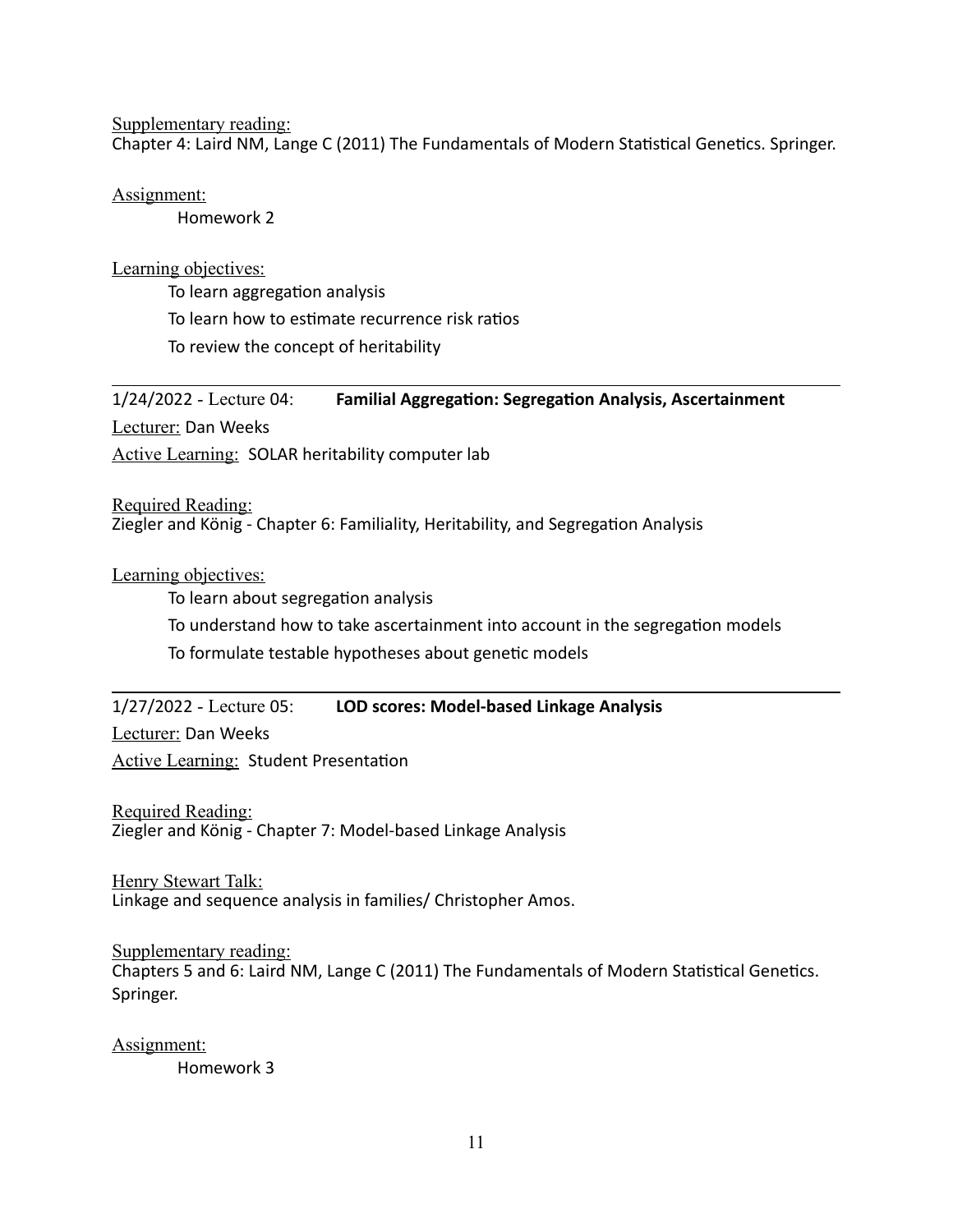Learning objectives:

To learn how to compute LOD scores

To learn about different map functions, and the distinction between genetic and physical maps

To formulate testable hypotheses about linkage

1/31/2022 - Lecture 06: **Non-parametric methods** 

Lecturer: Dan Weeks

Active Learning: Merlin computer lab

Required Reading:

Ziegler and König - Chapter 8: Model-free Linkage Analysis for Dichotomous Traits

Supplementary reading:

Shih MC, Whittemore AS (2001) Allele-sharing among affected relatives: non-parametric methods for identifying genes. Stat Methods Med Res 10:27-55

Learning objectives:

To learn how to carry out non-parametric linkage analyses To understand the motivation behind non-parametric linkage analysis approaches

2/3/2022 - Lecture 07: **Association: Case/Control & Quantitative Traits** 

Lecturer: Dan Weeks

Active Learning: Student Presentation

Required Reading: Ziegler and König - Chapter 10: Fundamental Concepts of Association Analysis Ziegler and König - Chapter 11: Association Analysis with Unrelated Individuals

Henry Stewart Talk: Introduction to genetic association analysis/ Jenny Barrett.

Statistical tests for association/ Dr. Andrew Morris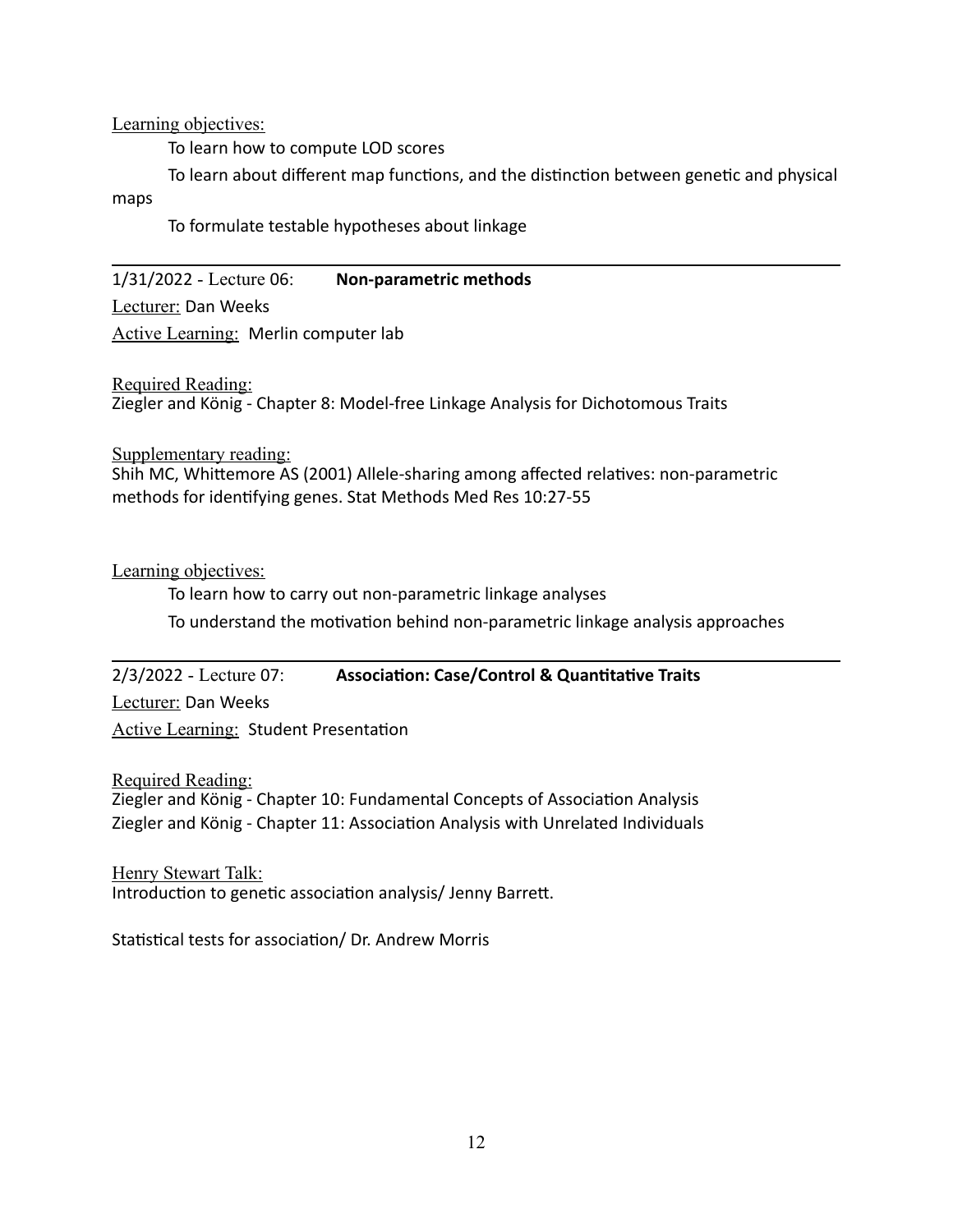Supplementary reading:

Chapter 7: Laird NM, Lange C (2011) The Fundamentals of Modern Statistical Genetics. Springer.

Cardon LR, Bell JI (2001) Association study designs for complex diseases. Nat Rev Genet 2:91-99.

Balding DJ (2006) A tutorial on statistical methods for population association studies. Nat Rev Genet 7:781-791

Assignment:

Homework 4

Learning objectives:

To formulate testable hypotheses about association

To understand and apply various case/control association tests

To understand allele-based and genotype-based association tests, and trend tests.

2/7/2022 - Lecture 08: **Association: Family-based and Haplotype-based** Lecturer: Dan Weeks

Active Learning: PLINK computer lab

Required Reading: Ziegler and König - Chapter 12: Association Analysis in Families Supplementary reading: Chapter 9 & Chapter 10, Section 2: Laird NM, Lange C (2011) The Fundamentals of Modern Statistical Genetics. Springer.

Ott J, Kamatani Y, Lathrop M (2011) Family-based designs for genome-wide association studies. Nat Rev Genet 12:465-474

Learning objectives:

To learn how to analyze family data for association To learn how to test haplotypes for association To understand sparsity issues involved in haplotyped-based tests

2/10/2022 - Lecture 09: **Multiple testing** 

Lecturer: Dan Weeks

**Active Learning: Student Presentation** 

Required Reading: Ziegler and König - Chapter 14, Section 14.4: Multiple Testing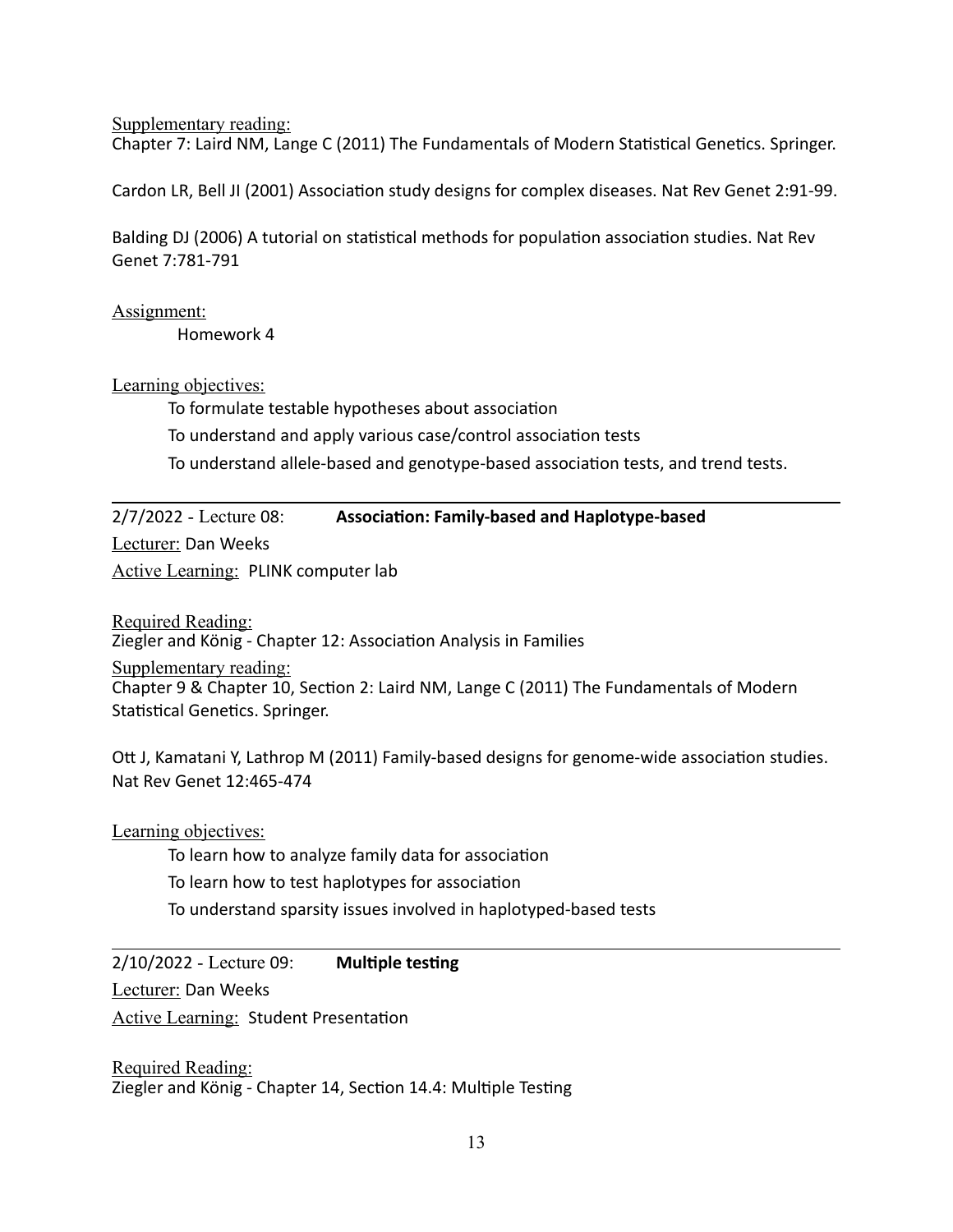Henry Stewart Talk: Assessing significance in genome-wide studies/ Dr. David Evans

#### Supplementary reading:

Chapter 10, Section 1: Laird NM, Lange C (2011) The Fundamentals of Modern Statistical Genetics. Springer.

Assignment:

Homework 5

Learning objectives:

To understand how to adjust for multiple testing

2/14/2022 - Lecture 10: Power to detect Association: Linkage vs. Association Lecturer: Dan Weeks

Supplementary reading:

Clerget-Darpoux F, Elston RC (2007) Are linkage analysis and the collection of family data dead? Prospects for family studies in the age of genome-wide association. Hum Hered 64:91-96

Learning objectives:

To learn how to compute power for detecting association

To compare and contrast linkage and association

To understand the relative strengths and weaknesses of linkage and association tests

2/17/2022 - Lecture 11: **Rare variants** 

Lecturer: Dan Weeks

Active Learning: Student Presentation

Supplementary reading:

Asimit J, Zeggini E (2010) Rare variant association analysis methods for complex traits. Annu Rev Genet 44:293-308

Bansal V, Libiger O, Torkamani A, Schork NJ (2010) Statistical analysis strategies for association studies involving rare variants. Nat Rev Genet 11:773-785

Assignment:

Homework 6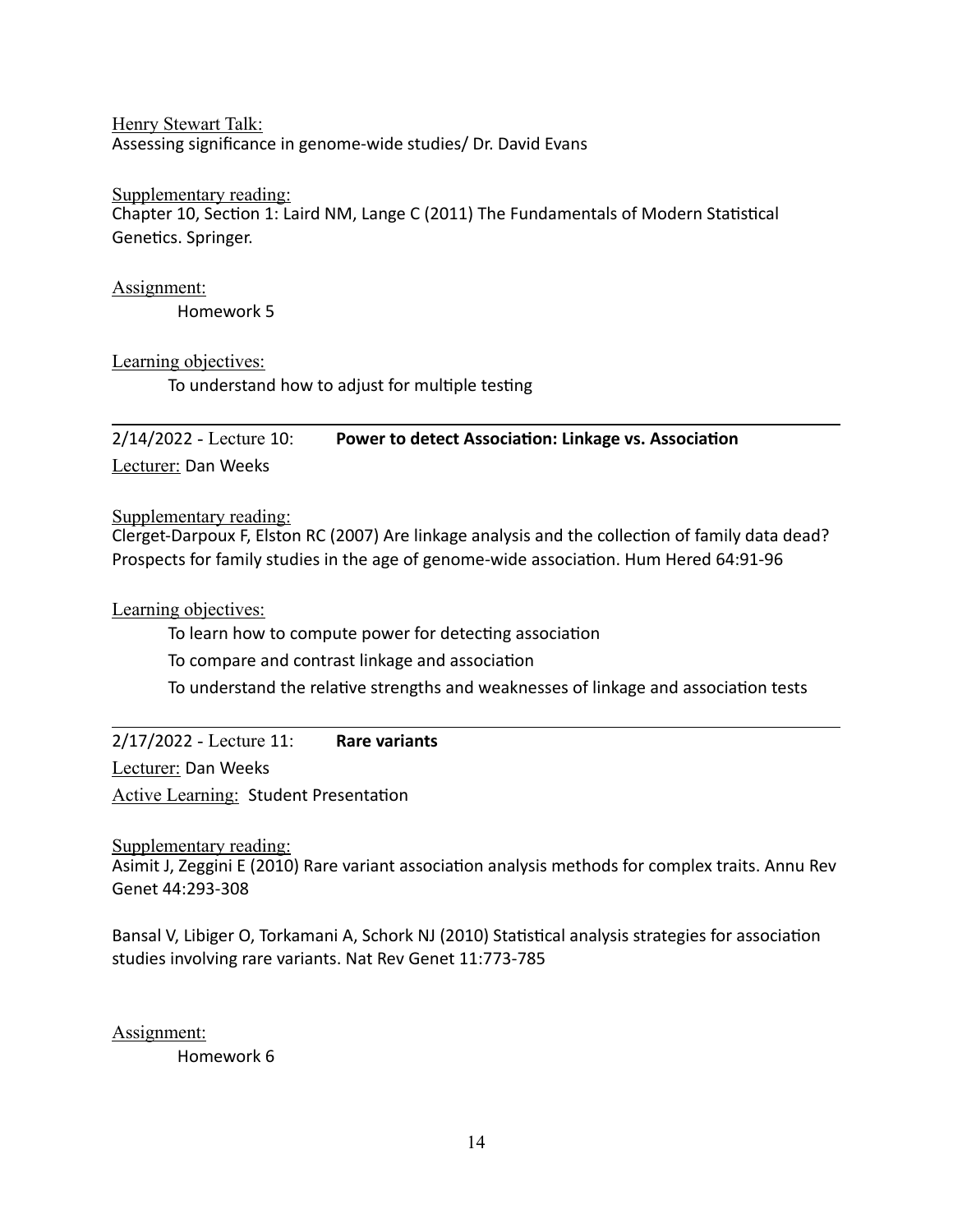Learning objectives:

To learn how to test rare variants for association

To learn about burden tests, collapsing or grouping tests, weighted sum tests, and variable threshold tests.

2/21/2022 - Lecture 12: **Methods for correlated data: LME, GEE, Score** 

Lecturer: Dan Weeks

Active Learning: Student Presentation

Learning objectives:

To learn about linear mixed effects models, generalized estimating equations, and score tests

To learn how to properly model relatedness while testing genetic hypotheses

2/24/2022 - Lecture 13: **Bayesian Methods in Human Genetics** 

Lecturer: Dan Weeks

Active Learning: Student Presentation

Assignment:

Homework 7

Learning objectives:

To learn about Bayesian methods in human genetics To understand Bayesian principles

2/28/2022 - Lecture 14: **Review for Mid-term exam** 

3/3/2022 - Lecture 15: **Mid-term exam** 

Assignment:

Mid-term Exam

#### 3/7/2022: **Spring Recess**

#### 3/10/2022: **Spring Recess**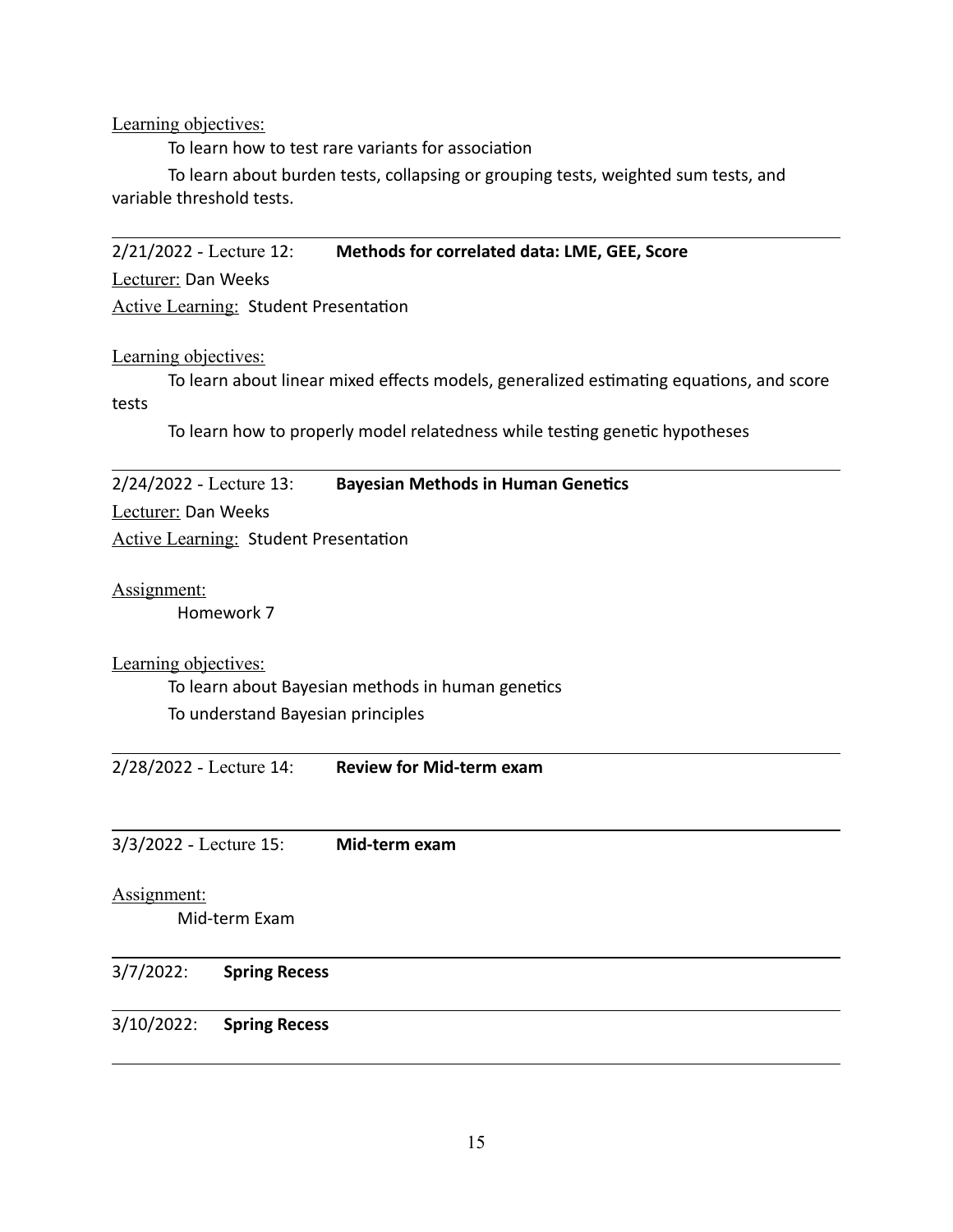# 3/14/2022 - Lecture 16: **Gene x Gene interaction, vQTLs**

Lecturer: John Shaffer

Supplementary reading: Cordell HJ (2009) Detecting gene-gene interactions that underlie human diseases. Nat Rev Genet 10:392-404

Gilbert-Diamond D, Moore JH (2011) Analysis of gene-gene interactions. Curr Protoc Hum Genet Chapter 1:Unit1 14

Learning objectives:

To learn how to test for gene x gene interaction To formulate testable hypotheses about gene x gene interaction

3/17/2022 - Lecture 17: Gene x Environment interaction Lecturer: John Shaffer Active Learning: Student Presentation

Henry Stewart Talk:

Statistical issues in epidemiologic studies of gene-environment interaction/ Peter Kraft, Donna Spiegelman.

GxE interactions in genome-wide association studies/ David V. Conti.

Supplementary reading: Chapter 10, Section 3: Laird NM, Lange C (2011) The Fundamentals of Modern Statistical Genetics. Springer.

Ottman R (1990) An epidemiologic approach to gene-environment interaction. Genet Epidemiol 7:177-185

Thomas D (2010) Gene--environment-wide association studies: emerging approaches. Nat Rev Genet 11:259-272

Learning objectives:

To learn how to test for gene x environment interaction To formulate testable hypotheses about gene x environment interaction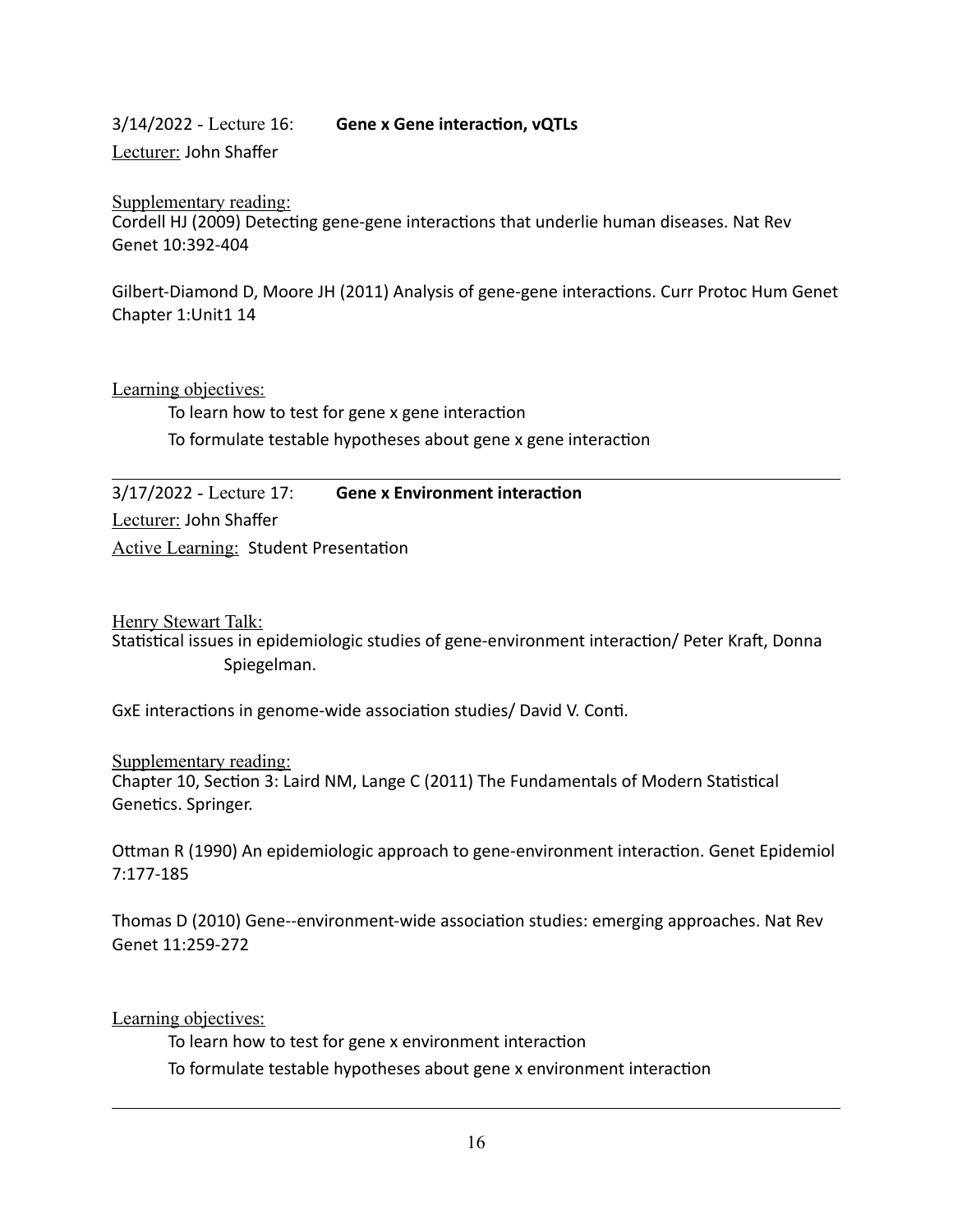3/21/2022 - Lecture 18: **Meta analysis**  Lecturer: John Shaffer

Required Reading:

Ziegler and König - Chapter 14, Section 14.5: Accumulating Data from Genome-wide Association Studies

Henry Stewart Talk: Winner's curse, replication and meta-analysis/ Frank Dudbridge.

Meta-analysis in genome-wide association studies: application to type 2 diabetes/ Dr. Eleftheria Zeggini

Assignment: Homework 8

Learning objectives:

To learn about the different types of meta analysis. To understand the assumptions made by meta analysis.

3/24/2022 - Lecture 19: **Fine mapping** 

Lecturer: Dan Weeks

Active Learning: Student Presentation

Learning objectives:

To learn how to carry out fine mapping To understand and apply conditional tests of association

3/28/2022 - Lecture 20: **Methods for mul;variate phenotypes** 

Lecturer: John Shaffer

Assignment:

Homework 9

Learning objectives:

To learn about methods for analyzing multivariate phenotypes To learn how to properly account for correlation among phenotypes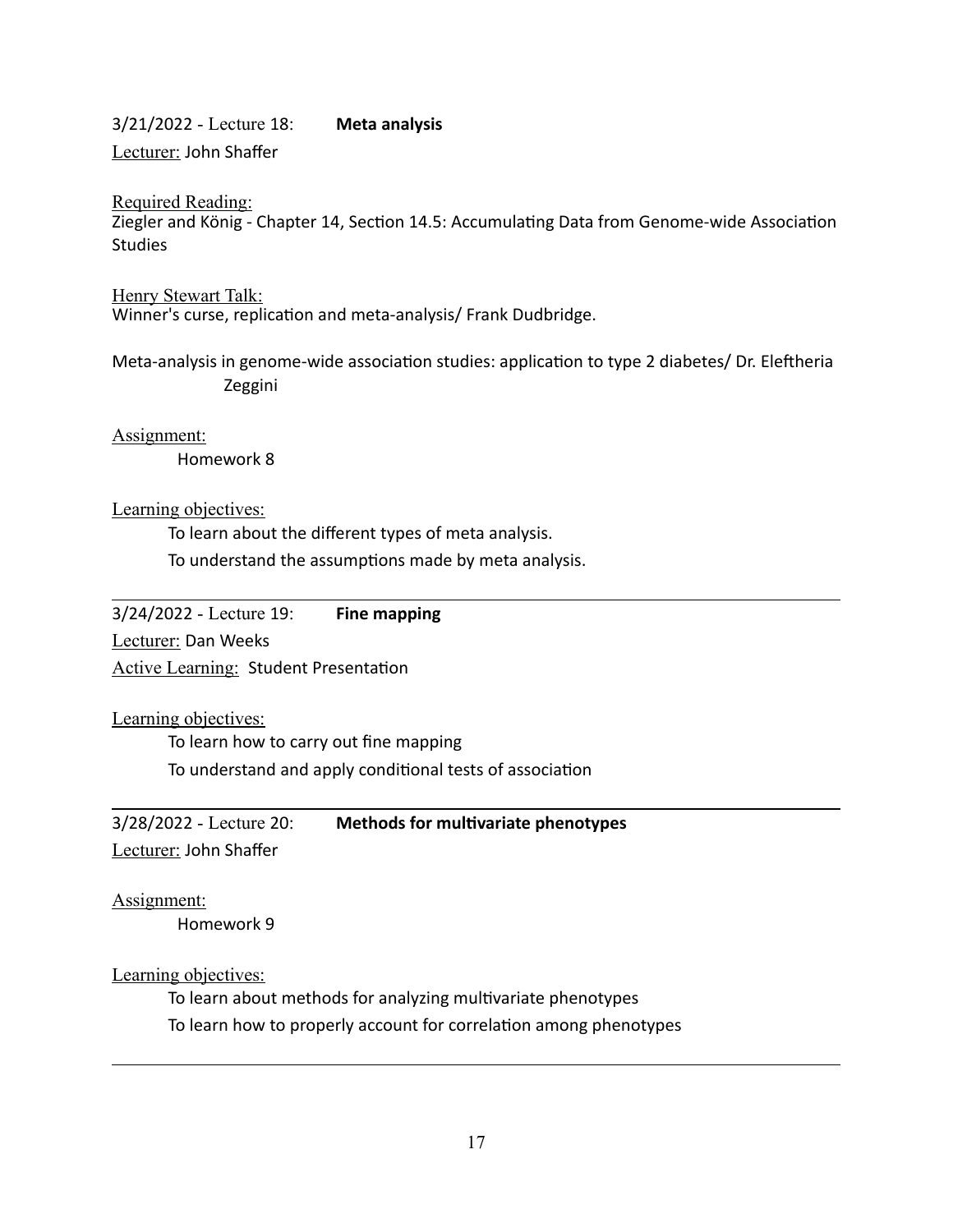3/31/2022 - Lecture 21: **Special Topic Lecture**  Lecturer: To be determined

4/4/2022 - Lecture 22: **Heritability from GWAS**  Lecturer: John Shaffer Active Learning: Student Presentation

Henry Stewart Talk: Heritability and its uses/ Doug Speed.

Assignment: Homework 10

Learning objectives:

To learn how to estimate heritability using unrelated samples. To understand polygenicity.

4/7/2022 - Lecture 23: **Special Topic Lecture**  Lecturer: To be determined

4/11/2022 - Lecture 24: **LDscore regression**  Lecturer: John Shaffer Active Learning: Student Presentation

Assignment:

Homework 11

Learning objectives:

To understand the principles of LDscore regression To understand polygenicity.

4/14/2022 - Lecture 25: **Special Topic Lecture**  Lecturer: To be determined